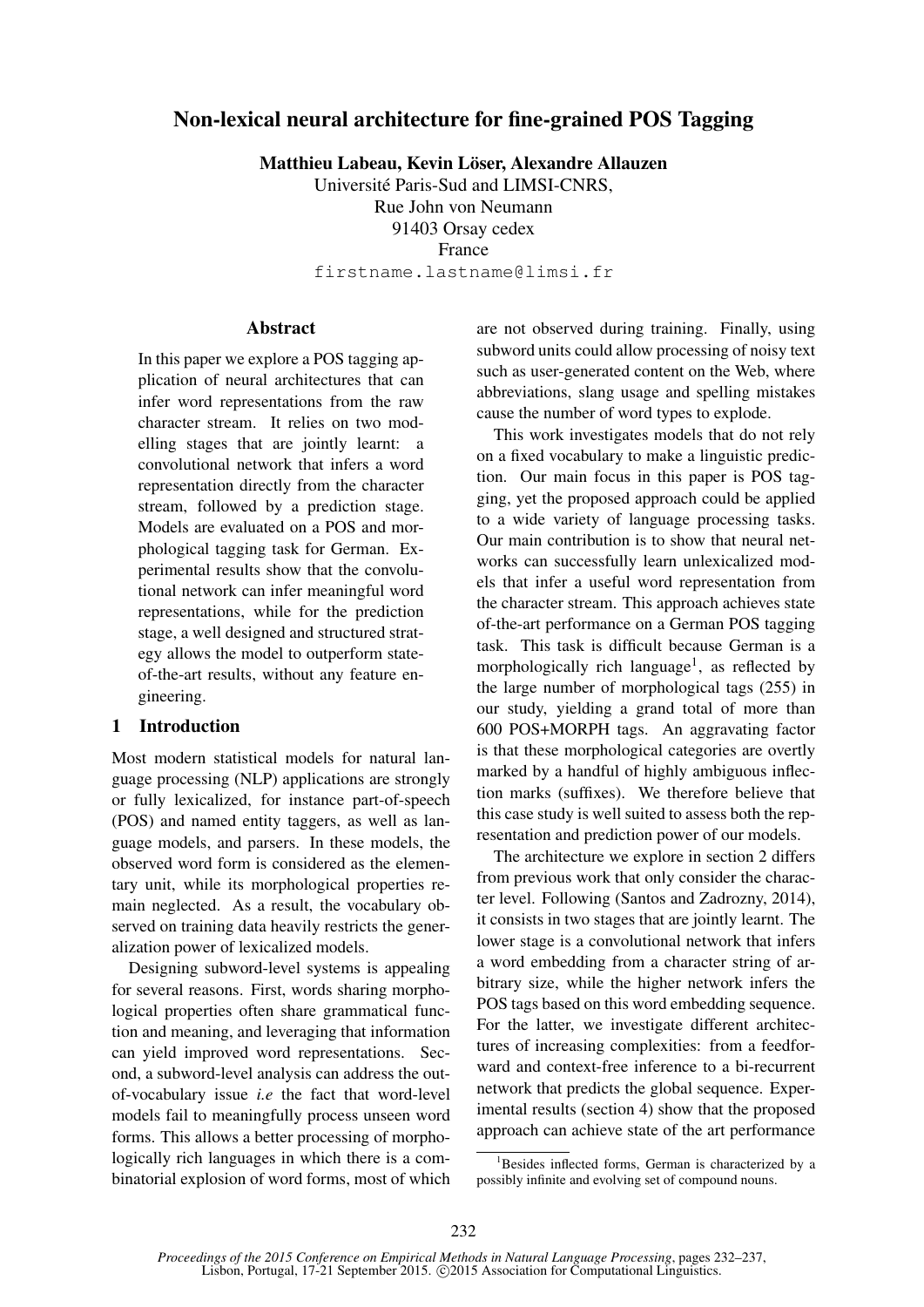and that the choice of architecture for the prediction part of the model has a significant impact.

# 2 Network Architectures

The different architectures we propose act in two stages to infer, for a sentence  $s = \{w_1, \ldots, w_{|s|}\},\$ a sequence of tags  $\{t_1, \ldots, t_{|s|}\}\$ . Each tag belongs to the tagset  $T$ . The first stage is designed to represent each word *locally*, and focuses on capturing the meaningful morphological information. In the second stage, we investigate different ways to predict the tag sequence that differ in how the *global* information is used.

## 2.1 From character to word level

To obtain word embeddings, the usual approach introduced by (Bengio et al., 2003) relies on a fixed vocabulary W and each word  $w \in W$  is mapped to a vector of  $n_f$  real valued features by a look-up matrix  $W \in \mathbb{R}^{|\mathcal{W}| \times n_f}$ . To avoid the use of a fixed vocabulary, we propose to derive a word representation from a sequence of character embedding: if  $C$  denotes the finite set of characters, each character is mapped on a vector of  $n_c$  features gathered in the look-up matrix C.

To infer a word embedding , we use a *convolution layer* (Waibel et al., 1990; Collobert et al., 2011), build as in (Santos and Zadrozny, 2014). As illustrated in figure 1, a word  $w$  is a character sequence  $\{c_1, ..., c_{|w|}\}$  represented by their embeddings  $\{C_{c_1}, ..., C_{c_{|w|}}\}$ , where  $C_{c_i}$  denotes the row in C associated to the character  $c_i$ . A convolution filter  $W^{conv} \in \mathbb{R}^{n_f} \times \mathbb{R}^{d_c*n_c}$  is applied over a sliding window of  $d_c$  characters, producing local features :

$$
x_n = W^{conv}(C_{c_{n-d_c+1}}:...:C_{c_n})^T + b^{conv},
$$

where  $x_n$  is a vector of size  $n_f$  obtained for each position *n* in the word<sup>2</sup>. The *i*-th element of the embedding of  $w$  is the maximum over the *i*-th elements of the feature vectors :

$$
[f]_i = \tanh(\max_{1 \le n \le |s|} [x_n]_i)
$$

Using a maximum after a sliding convolution window ensures that the embedding combines local features from the whole word, and selects the more



Figure 1: Architecture of the layer for characterlevel encoding of words.

useful ones. The parameters of the layer are the matrices C and  $W^{conv}$  and the bias  $b^{conv}$ .

#### 2.2 From words to prediction

To predict the tag sequence associated to a sentence s, we first use a feedforward architecture, with a single hidden layer. To compute the probability of tagging the  $n$ -th word in the sentence with tag  $t_i$ , we use a window of  $d_w$  word embeddings<sup>3</sup> centered around the word  $w_n$ :

$$
x_n = f_{n - \frac{d_w - 1}{2}} : \dots : f_{n + \frac{d_w - 1}{2}},
$$

followed by a hidden and output layers:

$$
s_n = W^o \tanh(W^h x_n + b^h) + b^o. \tag{1}
$$

The parameters of the hidden an output layers are respectively  $W^h$ ,  $b^h$  and  $W^o$ ,  $b^o$ .

We also experiment with a **a bidirectional re**current layer, as described in (Graves et al., 2013). The forward and backward passes allow each prediction to be conditioned on the complete past and future contexts, instead of merely a neighboring window. As illustrated in figure 2, the forward hidden state, at position  $n$ , will be computed using the previous forward hidden state and the word embedding in position n:

$$
\overrightarrow{h}^n = \tanh(\overrightarrow{W^{fh}}f_n + \overrightarrow{W^{hh}}\overrightarrow{h^{n-1}} + b^h)
$$

 $2$ Two padding character tokens are used to deal with border effects. The first is added at the beginning and the second at the end of the word, as many times as it is necessary to obtain the same number of windows than the length of the word. Their embeddings are added to C.

<sup>&</sup>lt;sup>3</sup>Similarly, we use special word tokens for padding.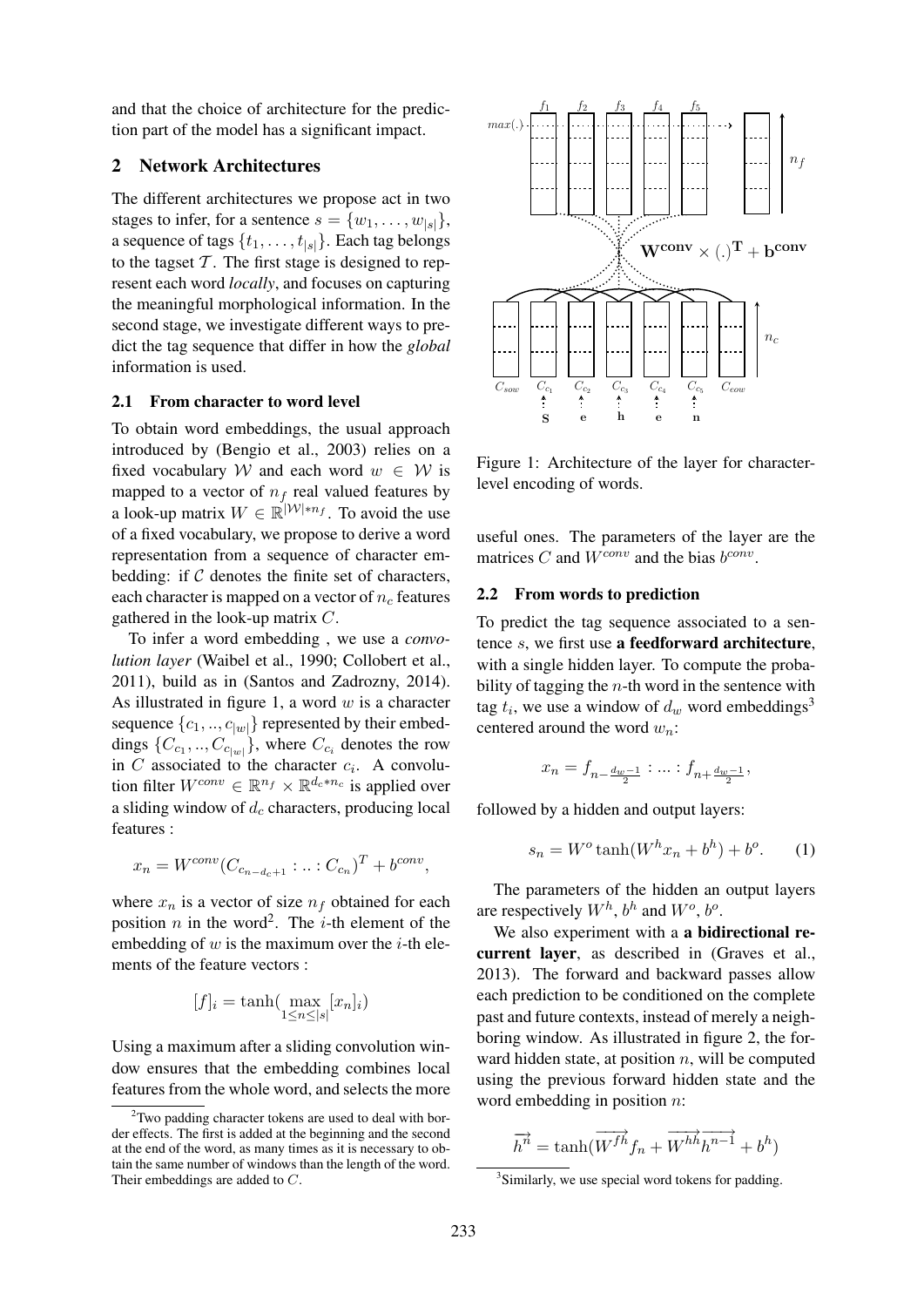

Figure 2: Bidirectional recurrent architecture for tag prediction. The upper part is used in the case of structured inference.

 $\overrightarrow{W^{fh}}$  and  $\overrightarrow{W^{hh}}$  are the transition matrices of the forward part of the layer, and  $b<sub>h</sub>$  is the bias. The backward hidden states are computed similarly, and the hidden states of each direction are concatenated to pass through an output layer:

$$
s_n = W^o(\overrightarrow{h^n} : \overleftarrow{h^n}) + b^o.
$$
 (2)

#### 2.3 Inference and Training

To infer the tag sequence from the sequence of output layers defined by equations 1 or 2, we explore two strategies. The first simply applies a softmax function to the output layer of the network described in the previous section. In this case, each tag prediction is made independently of the surrounding predictions.

For sequence labeling, a more appropriate solution relies on the approach of (Collobert, 2011), also used in (Santos and Zadrozny, 2014). Let consider each possible tag sequence  $\{t_1, \ldots, t_{|s|}\}$  as a possible path over a sequence of hidden states. We can add a transition matrix  $W^{trans}$  and then compute the score of a sequence as follows:

$$
s(\{t\}_1^{|s|}, \{w\}_1^{|s|}) = \sum_{1 \le n \le |s|} \left( W_{t_{n-1}, t_n}^{trans} + [s_n]_{t_n} \right)
$$

The Viterbi algorithm (Viterbi, 1967) offers an exact solution to infer the path that gives the maximum score. It is worth noticing that both these strategies can be applied to the feedforward and bidirectional recurrent networks. For both strategies, the whole network can estimate conditional log-likelihood of a tag sequence given a sentence s and the set of parameters  $\theta$ . This criterion can then be optimized using a stochastic gradient ascent with the back-propagation algorithm.

# 3 Related Work

The choice to consider words from the character level has recently been more and more explored. While its raw application to language modeling did not achieve clear improvement over the word-based models (Mikolov et al., 2012), this approach shown impressive results for text generation (Sutskever et al., 2011; Graves, 2013). However, for this line of work, the main issue is to learn long range dependencies at the character level since the word level is not considered by the model.

More recently, the character level was considered as more interpretable and convenient way to explore and understand recurrent networks (Karpathy et al., 2015). In (Zhang and Le-Cun, 2015), the authors build a text understanding model that does not require any knowledge and uses hierarchical feature extraction. Here the character level allows the model to ignore the definition *a priori* of a vocabulary and let the model build its own representation of a sentence or a document, directly from the character level. To some extent, our work can be considered as an extension of their work, tailored for POS tagging.

(Santos and Zadrozny, 2014) applies a very similar model to the POS tagging of Portuguese and English. (Luong et al., 2013) also descends lower than the word level, using a dictionary of morphemes and recursive neural networks to model the structure of the words. Similarly, this allows a better representation of rare and complex words, evaluated on a word similarity task.

#### 4 Experiments and Results

Experiments are carried out on the Part-of-Speech and Morphological tagging tasks using the German corpus TIGER Treebank (Brants et al., 2002). To the best of our knowledge, the best results on this task were published in (Mueller et al., 2013), who applied a high-order CRF that includes an intensive feature engineering to five different languages. German was highlighted as having 'the most ambiguous morphology'. The corpus, de-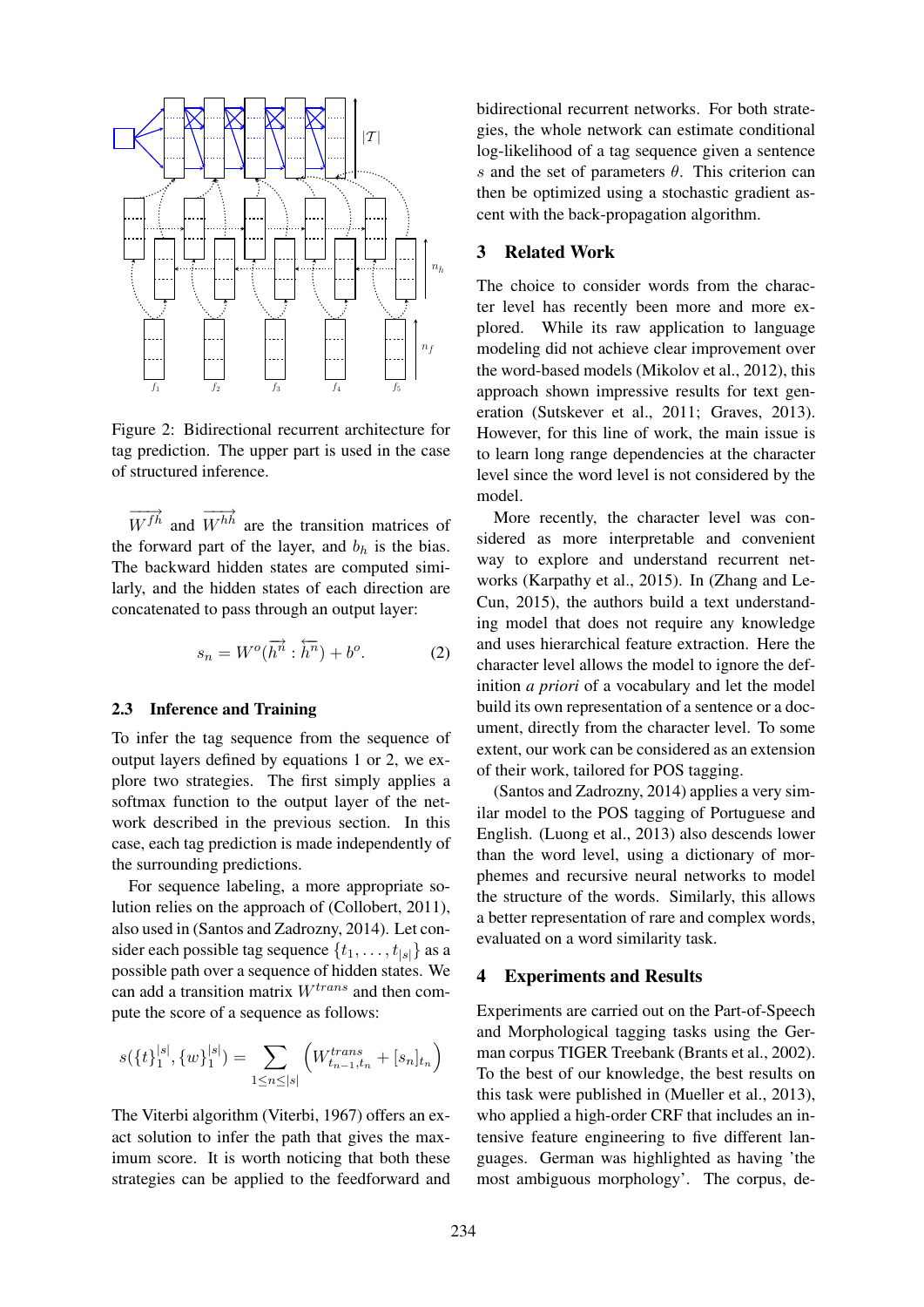|              |             |         | <b>POS</b>        |                   | POS+Morph         |                    |
|--------------|-------------|---------|-------------------|-------------------|-------------------|--------------------|
| Architecture | Encoding    | Output  | Dev               | Test              | Dev               | Test               |
| Feedforward  | Lex.        | Simple  | $4.22 \pm 0.05$   | $5.89 \pm 0.07$   | $13.97 \pm 0.14$  | $17.46 \pm 0.14$   |
|              |             | Struct. | $3.90 \pm 0.05$   | $5.33 \pm 0.09$   | $12.22 \pm 0.13$  | $15.34 \pm 0.13$   |
|              | Non-lex.    | Simple  | $3.31 \pm 0.07$   | $4.22 \pm 0.07$   | $13.50 \pm 0.16$  | $16.23 \pm 0.13$   |
|              |             | Struct. | $2.92 \pm 0.02$   | $3.82 \pm 0.04$   | $11.65 \pm 0.11$  | $14.43 \pm 0.19$   |
|              | <b>Both</b> | Simple  | $2.59 \pm 0.05$   | $3.34 \pm 0.09$   | $11.89 \pm 0.14$  | $14.63 \pm 0.22$   |
|              |             | Struct. | $2.22 \pm 0.03^*$ | $2.86 \pm 0.03^*$ | $9.11 \pm 0.14$   | $11.29 \pm 0.06$   |
| biRNN        | Lex         | Simple  | $6.03 \pm 0.06$   | $8.05 \pm 0.05$   | $17.83 \pm 0.11$  | $21.33 \pm 0.26$   |
|              |             | Struct. | $3.89 \pm 0.06$   | $5.26 \pm 0.05$   | $11.88 \pm 0.05$  | $17.78 \pm 0.12$   |
|              | Non-Lex     | Simple  | $4.46 \pm 0.08$   | $5.84 \pm 0.19$   | $16.61 \pm 0.18$  | $19.39 \pm 0.12$   |
|              |             | Struct. | $2.74 \pm 0.07$   | $3.59 \pm 0.07$   | $10.09 \pm 0.09$  | $12.88 \pm 0.28$   |
|              | <b>Both</b> | Simple  | $3.63 \pm 0.06$   | $4.63 \pm 0.04$   | $14.83 \pm 0.11$  | $17.54 \pm 0.13$   |
|              |             | Struct. | $2.21 \pm 0.04^*$ | $2.86 \pm 0.05^*$ | $8.63 \pm 0.21^*$ | $10.97 \pm 0.19^*$ |
|              | <b>CRF</b>  |         | 2.06              | 2.56              | 9.40              | 11.42              |

Table 1: Comparison of the feedforward and bidirectional recurrent architectures for predictions, with different settings. The non-lexical encoding is convolutional. *CRF* refers to state-of-the-art system of (Mueller et al., 2013). *Simple* and *Struct.* respectively denote the position-by-position and structured prediction. ∗ indicates our best configuration.

scribed in details in (Fraser et al., 2013), contains a training set of 40472 sentences, a development and a test set of both 5000 sentences. We consider the two tagging tasks, with first a coarse tagset (54 tags), and then a morpho-syntactical rich tagset (619 items observed on the the training set).

#### 4.1 Experimental settings

All the models are implemented $4$  with the Theano library (Bergstra et al., 2010). For optimization, we use Adagrad (Duchi et al., 2011), with a learning rate of 0.1. The other hyperparameters are: the window sizes,  $d_c$  and  $d_w$ , respectively set to 5 and 9, the dimension of character embeddings, word embeddings and of the hidden layer,  $n_c$ ,  $n_f$ and  $n_h$ , that are respectively of 100, 200 and 200<sup>5</sup>. The models were trained on 7 epochs. Parameter initialization and corpus ordering are random, and the results presented are the average and standard deviation of the POS Tagging error rate over 5 runs.

#### 4.2 Results

The first experiment aims to evaluate the efficiency of a convolutional encoding with the basic feedforward architecture for prediction. We compare a completely non-lexicalized model which relies only on a character-level encoding with a lexicalized model where we use conventional word embeddings stored with a fixed vocabulary<sup>6</sup>. Results are reported in Table 1 along with with the state-of-the-art results published in (Mueller et al., 2013). Results show that a character-level encoding yields better results than the conventional word-level encoding. Moreover, the structured inference allows the model to achieve accuracy reasonably close to the performance of a high-order CRF that uses handcrafted features. Finally, the model that uses the concatenation of both the character and word-level embeddings outperforms the state-of-the-art system on the more difficult task, without any feature engineering.

To give an idea of how a simple model would perform on such task, the reader can refer to (Schmid and Laws, 2008) and (Mueller et al., 2013). For instance in the former, by choosing the most probable tag position-by-position, the error rate on the development set of the TIGER dataset

<sup>4</sup> Implementation is available at https://github. com/MatthieuLabeau/NonlexNN

<sup>&</sup>lt;sup>5</sup>For both the learning rate and the embedding sizes, results does not differ in a significant way in a large range of hyperparameters, and their impact resides more in convergence speed and computation time

<sup>&</sup>lt;sup>6</sup>Every word that appears in the training set.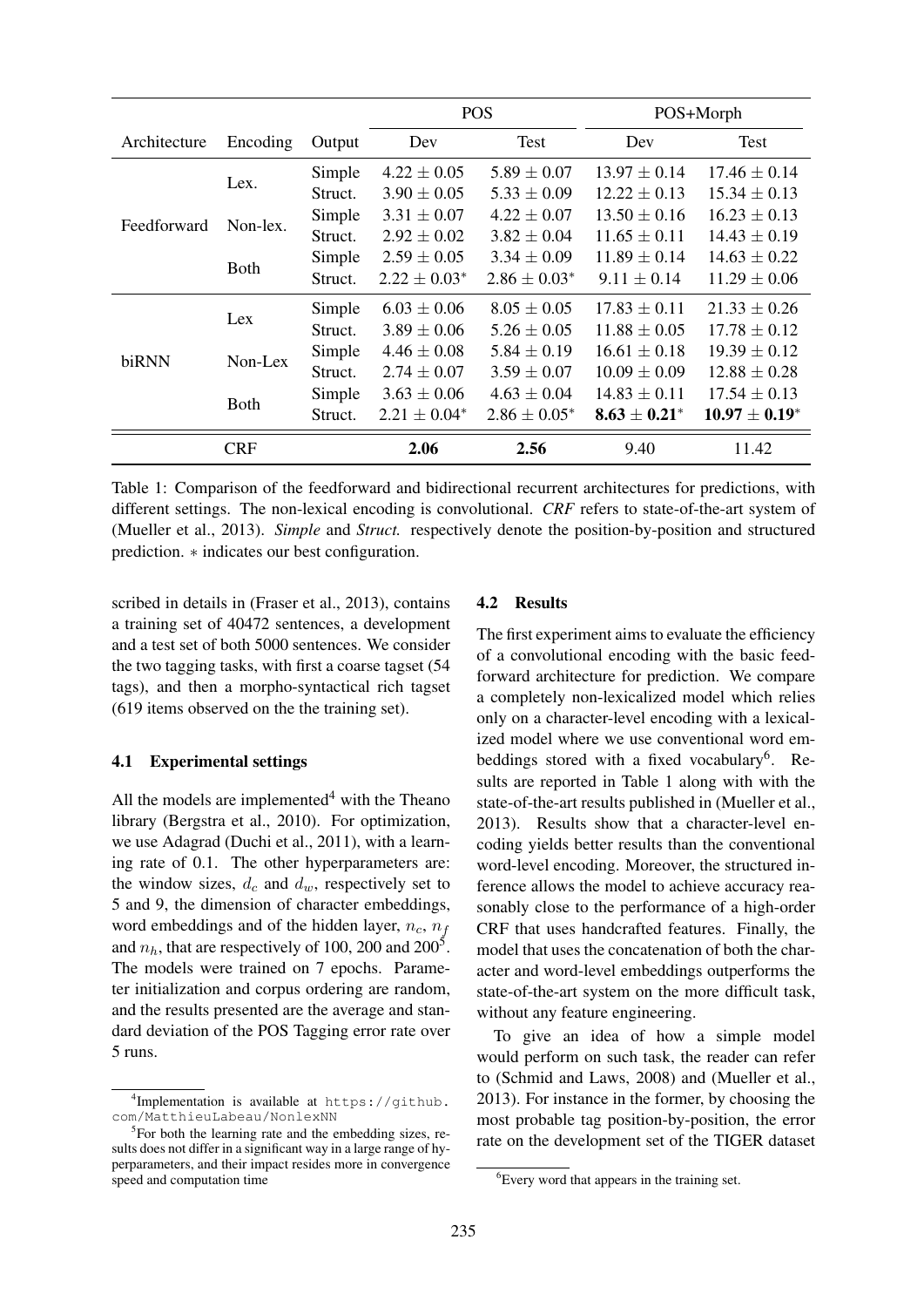is 32.7 for the simple POS Tagging task.

We further analyze the results by looking at the error rates respectively on known and unknown words<sup>7</sup>. From table 2, we observe that the number of unknown words wrongly labeled is divided by 3 for POS and almost divided by 2 for POS+Morph tagging, showing the ability of character-level encoding to generalize to new words. Moreover, a strictly non-lexical encoding makes slightly more mistakes on words already seen, whereas the model that concatenates both embeddings will make less mistakes for both unknown and known words.

This shows that information from the context and from the morphology are complementary, which is conjectured in (Mueller et al., 2013) by using a morphological analyzer in complement of higher-order CRF.

|                   |                       |              | Lex. Non-lex. Both      |                     |
|-------------------|-----------------------|--------------|-------------------------|---------------------|
| <b>POS</b>        | Unknown 2970<br>Known | 1974         | 2981                    | 1054 1010<br>- 1620 |
| POS+Morph Unknown | Known                 | 5827<br>8652 | 3472 3384<br>10205 7232 |                     |

Table 2: Error counts for known/unknown words in the test set, with a structured feedforward prediction model for the tagging task.

In the second set of experiments, we evaluate the convolutional encoding with a bidirectional recurrent network for prediction. Results are presented in the second half of Table 1. Surprisingly, this architecture performs poorly with simple inference, but clearly improves when predicting a structured output using the Viterbi algorithm, both for training and testing. Moreover, a non-lexical model trained to infer a tag sequence with the Viterbi algorithm achieves results that are close to the state-of-the-art, thus validating our approach. We consider that this improvement comes from the synergy between using a global training objective with a global hidden representation, complexifying the model but allowing a more efficient solution. Finally, the model that uses the combination of both the character and word-level embeddings yields the best results. It is interesting to notice that the predictive architecture has no influence on the results of the simple task when the prediction is structured, but improves them on the difficult task. This also shows that the contribution of word embeddings to our model corresponds to a difference of 1.5 to 2 points in performance.

#### 5 Conclusion

In this paper, we explored new models that can infer meaningful word representations from the raw character stream, allowing the model to exploit the morphological properties of words without using any handcrafted features or external tools. These models can therefore efficiently process words that were unseen in the training data. The evaluation was carried out on a POS and morphological tagging task for German. We described different architectures that act in two stages: the first stage is a convolutional network that infers a word representation directly from the character stream, while the second stage performs the prediction. For the prediction stage, we investigated different solutions showing that a bidirectional recurrent network can outperform state-of-the-art results when using a structured inference algorithm.

Our results showed that character-level encoding can address the unknown words problem for morphologically complex languages. In the future, we plan to extend these models to other tasks such as syntactic parsing and machine translation. Moreover, we will also investigate other architectures to infer word embeddings from the character level. For instance, preliminary experiments show that bidirectional recurrent network can achieve very competitive and promising results.

# Acknowledgments

We would like to thank the anonymous reviewers for their helpful comments and suggestions. This work has been partly funded by the European Unions Horizon 2020 research and innovation programme under grant agreement No. 645452 (QT21).

#### References

- Yoshua Bengio, Rejean Ducharme, Pascal Vincent, and ´ Christian Jauvin. 2003. A neural probabilistic language model. *Journal of Machine Learning Research*, 3:1137 1155.
- James Bergstra, Olivier Breuleux, Frédéric Bastien, Pascal Lamblin, Razvan Pascanu, Guillaume Desjardins, Joseph Turian, David Warde-Farley, and Yoshua Bengio. 2010. Theano: a CPU and

 $7$ Unknown words refer to words present in the development or test sets, but not in the training set.